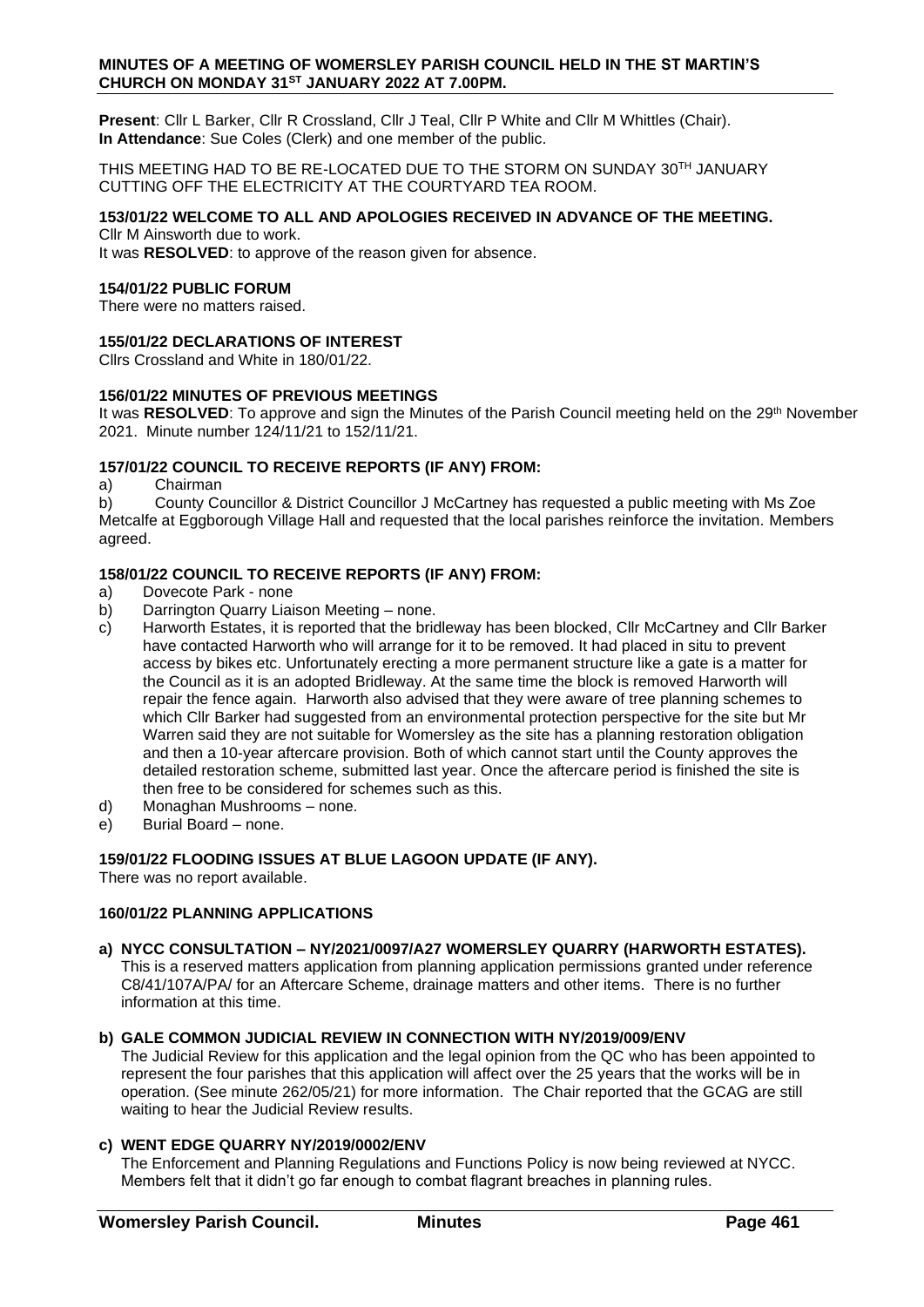#### **MINUTES OF A MEETING OF WOMERSLEY PARISH COUNCIL HELD IN THE ST MARTIN'S CHURCH ON MONDAY 31ST JANUARY 2022 AT 7.00PM.**

| <b>PLANNING</b>                           | <b>DETAILS</b> | <b>ADDRESS</b> | <b>DECISION</b> |  |  |
|-------------------------------------------|----------------|----------------|-----------------|--|--|
| <b>APPLICATIONS /</b><br><b>APPROVALS</b> |                |                |                 |  |  |
| None received for Dec 21/Jan 2022         |                |                |                 |  |  |

### **161/01/22 FINANCE REPORTS:**

a) List of accounts for payment.

| <b>CHQ</b> | <b>DATED</b> | <b>PAYEE</b>          | <b>REASON</b>                   | <b>GROSS</b> |          | <b>VAT</b> |       | <b>NET</b> |          |
|------------|--------------|-----------------------|---------------------------------|--------------|----------|------------|-------|------------|----------|
| 1380       | 01.12.21     | <b>WHITLEY PC</b>     | CONTRIBUTION TO.<br><b>GCAG</b> | £            | 1,500.00 |            |       | £          | 1,500.00 |
| 1381       | 25.12.21     | SUE COLES             | SALARY                          | £            | 430.59   |            |       | £          | 430.59   |
| 1382       | 01.01.22     | <b>AUTELA PAYROLL</b> | PAYROLL                         | £            | 52.50    | £          | 10.50 | £          | 63.00    |
| 1383       | 25.01.22     | SUE COLES             | SALARY                          | £            | 430.59   |            |       | £          | 430.59   |
| 1384       | 3101.22      | <b>YLCA</b>           | <b>TRAINING</b>                 | £            | 15.00    |            |       |            | 15.00    |
|            |              |                       | <b>TOTAL</b>                    | £            | 2428.68  | £          | 10.50 |            | 2439.18  |

b) Current Balance of the Community Account as at  $24<sup>th</sup>$  January is £25,736.74

c) Bank reconciliation to  $1<sup>st</sup>$  January 2022.

d) Payment requests received after the agenda – none.

e) Budget to end of January 2022

f) List of cheques report issued to end of January 2022

g) Income received: £1621.20 being the final sum under the S106 monies for the play area; £112.20 received from Yorkshire Water refund of DDR water meter charges.

h) Appointment of Mr A Bosmans as internal auditor for 21/22.

It was **RESOLVED:** to make the payments listed, accept reports and appoint of Mr Bosmans.

### **162/01/22 PRECEPT 2022/23**

Several examples of the effects various percentage increases in the Precept Demand would have on the average band D property were distributed.

The Parish Council remains extremely concerned about the Gale Common planning application and its negative impact on the village and had wished to financially support the legal challenge. A consultation was placed in the November newsletter to advise residents that the Parish Council may wish to take this action and detailed the financial effects on households. Two residents contacted the Clerk with their objections.

Since that consultation there has been dramatic changes to the current economic climate and significant increases in inflation, gas and electricity prices. It was **RESOLVED**: the Precept demand for 2022/23 will be £24,423.90 which represents a zero increase.

## **163/01/22 GRANT APPLICATIONS FROM TWO RIDINGS.**

The Clerk submitted a grant application to the Two Ridings Community Foundation Fund (for the Selby District) for 20 hanging baskets at a cost of £1820 for 'Womersley in Bloom' and the Queens Jubilee. Members **RESOLVED:** to approve the grant application.

A second funding grant is available for up to £10,000 and Members asked the Clerk to find quotes for a multiuse games equipment for the playfield.

#### **164/01/22 AED TRAINING**

One person has contacted the Clerk to request AED training at Womersley Watersports as advertised in the newsletter and it was **RESOLVED**: to arrange the training.

#### **165/01/22 UPDATING VILLAGE STREETLIGHTS**

See Min 134/11/21; Cllr Crossland contacted Streetlighting and a report was given to the meeting. It was **RESOLVED**: to change the Lamps of lights 6,20,27,37, and 39 to LED.

## **166/01/22 PARISH FIELD**

a) The weekly/monthly play equipment inspections have been undertaken.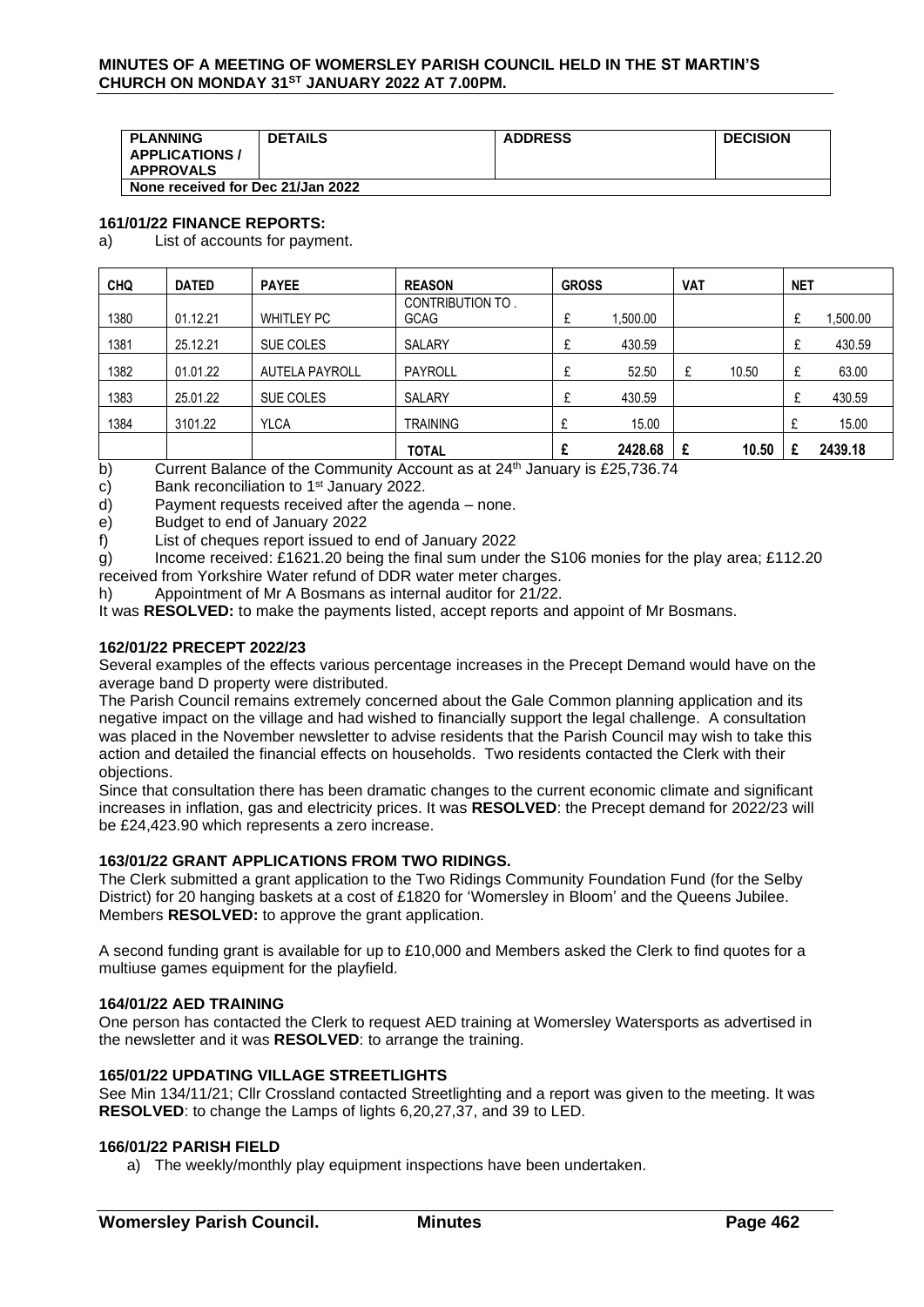b) Mr Milner reported back to the Clerk regarding the Walnut Trees and maintenance work has been authorised

c) The Dog Warden has sent her report via email for consideration in this she advised there should be better signage as to where dogs are allowed. More social media information. Collate evidence of misuse of the play area and field. During the wardens visit a very large dog ran over to her out of control and she spoke to the owner to warn them that the dog's behaviour was unacceptable. The warden suggested that the field be separated into two parts or create a dog walk around the parameter. Members noted that there have been several incidences of dogs out of control in the play area and field scaring members of the public. It has also been noted that three small dogs were loose in the play area which stopped a child entering to play on the equipment. Concern was voiced about dog excrement.

It was **RESOLVED**: to chain the gate to the play area closed to ensure dog owners and walkers use either the steps or the bottom gate to the field and do not use the play area as a throughfare since the current use was unacceptable.

- d) The Clerk ordered new posters which have been delivered and will be put up.
- e) The Clerk brought two ideas for a new notice board and was asked to seek another quote.

### **167/01/22 MEETING WITH GROUNDWORKS**

a) A meeting was held with Groundworks Leeds about the standard of workmanship in the play area. At which time it was agreed by the company that it would refund the Parish Council £900 in total and remove the present gates, the company has also agreed that they will be leaving the gateposts in situ.

- b) Members **RESOLVED:** the purchase of two Aston Easy Latch 2-way gates at a cost of £546.00 plus vat and delivery.
- c) Members **RESOLVED**: the fitting of these gates and an independent contractor is to be appointed.

### **168/01/22 SELBY HOUSING NEEDS SURVEY**

Mr M Brown Rural Housing Enabler has completed his survey and the letters are to be delivered to each household on the 24<sup>th</sup> January or thereabouts. The Parish Council was asked to advertise the survey however there is no newsletter this month so the website and facebook will carry notices and information.

### **169/01/22 YLCA FRIENDS OF THE EARTH CLIMATE CHANGE TRAINING**

Cllr Barker attended this training and has circulated the notes via email for members to view. It has been suggested by Friends of the Earth for each Parish Council to have a climate change strategy and engage the younger members of the community.

#### **170/01/22 HIGHWAYS MATTERS AND SIGNAGE (IF ANY).**

- a) A1 upgrade at Darrington through to Holmfield Pontefract, the Clerk has been asked to contact Nigel Adams and Howard Ferguson and ask that the Parish be kept informed.
- b) To consider the purchase of a Speed Indicator Device –Members agreed to have a site meeting with the supplier.

#### **171/01/22 THE QUEENS PLATINUM JUBILEE**

A letter has been received from Buckingham Palace to inform parishes of Her Majesties 70-year reign which suggested ways the Council may like to celebrate; such as the Big Jubilee Lunch (which has its own website) on Sunday 5<sup>th</sup> June also The Queens Green Canopy and the Platinum Jubilee Beacons. Members decided to publish more information in the newsletter asking residents to assist with the celebration and approach Selby DC to see if there is any funding stream available.

#### **172/01/22 NEW SINGLE COUNCIL ELECTIONS FOR NORTH YORKSHIRE**

An online meeting has been scheduled for Wednesday  $16<sup>th</sup>$  February and this is open to all Councils. Members noted.

### **173/01/22 NEWSLETTER UPDATE, WEBSITE AND FACEBOOK.**

There will be no newsletter in February due to time constraints. It was agreed to have the newsletter printed, folded and stapled by a local printing company. The Newsletter team urgently need another volunteer to help compile the copy each month.

## **174/01/22 CHRISTMAS LIGHTING/TREES**

First Impressions have confirmed that they can supply Christmas trees with solar lights on the street lamps and a price will be offered in due course.